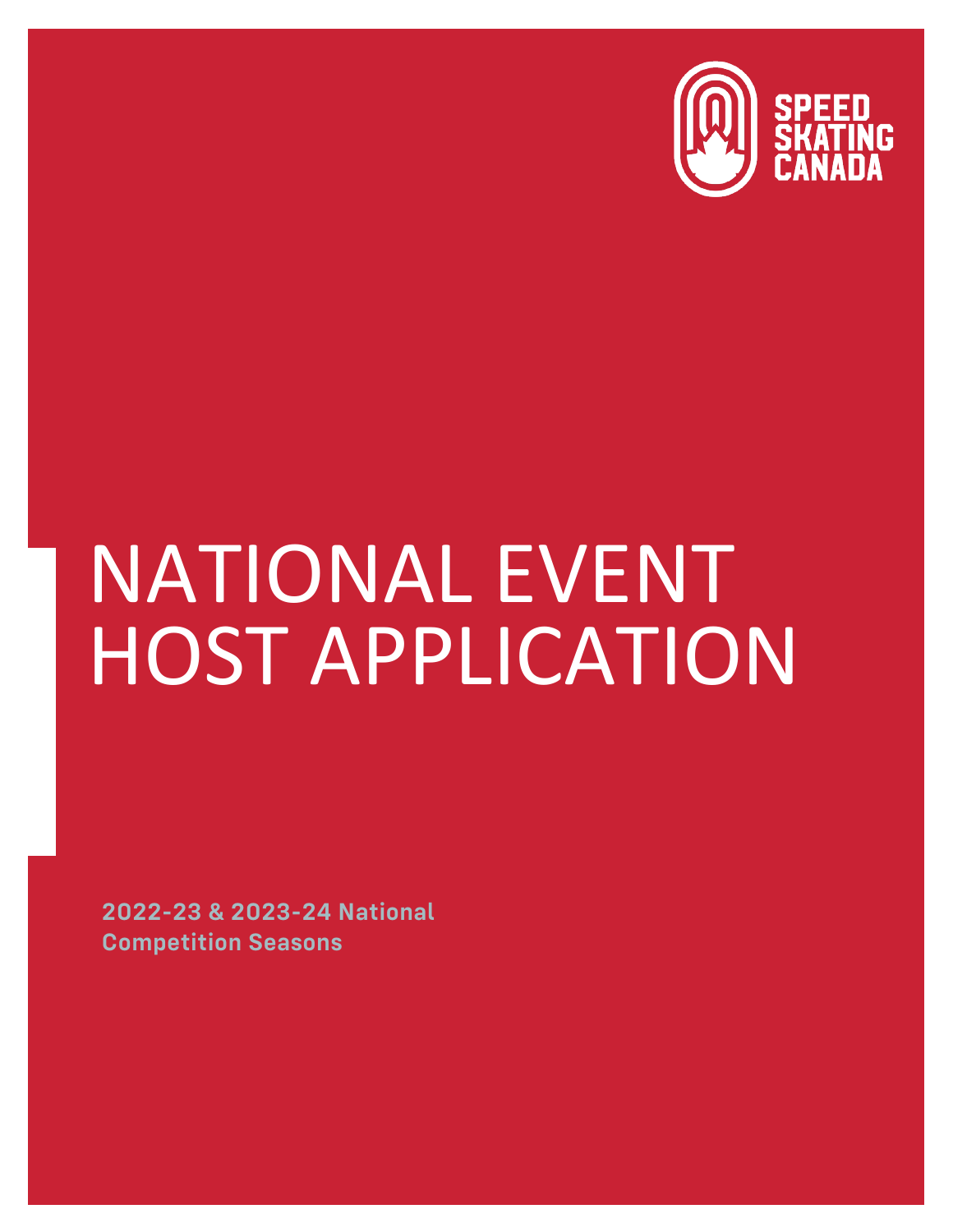#### **PURPOSE**

This request for proposal (RFP) was developed by Speed Skating Canada (SSC) with the purpose of facilitating the selection of a host city for competitions in the aforementioned competition season.

Speed Skating Canada and the selection committee reserve the right to make changes to the bid criteria at any point in time as may be deemed necessary. SSC and its designated selection committee also reserve the right to request additional information from the potential host sites concerning any aspect of the application or subsequent materials supplied throughout the bid process.

The Host Bid Application will be scored out of 100. The points allotted to each category are outlined following the category name.

## **Bid Process Submission:**

Completed applications are to be submitted to **Jill Lynch** at **[jlynch@speedskating.ca](mailto:jlynch@speedskating.ca) by Monday, May 30.**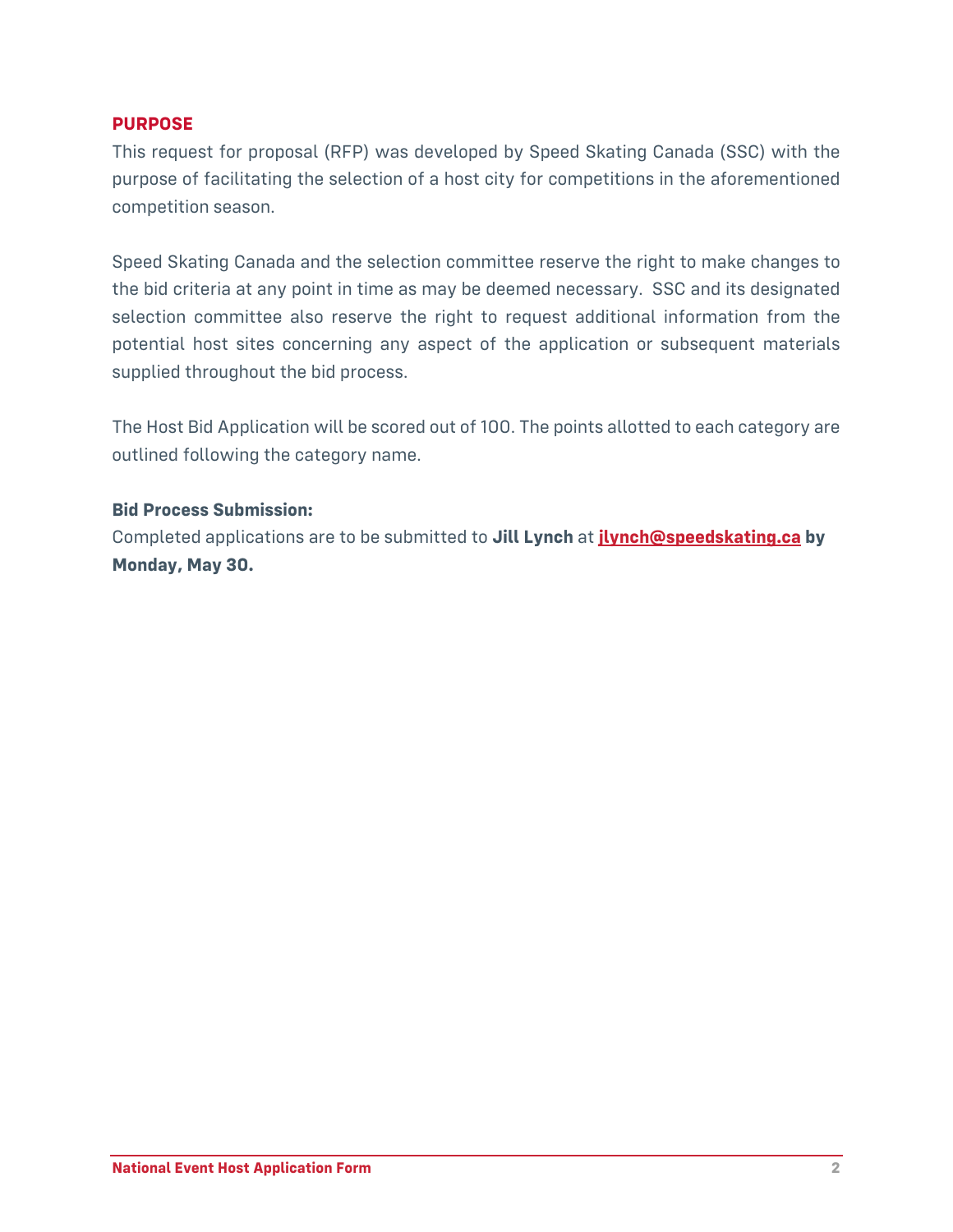## **2022-23 & 2023-24 HOSTING OPPORTUNITIES**

## **Please select the competition(s) for which you would like to be considered by placing an "X" in the Request to Bid column.**

The event dates for the 2023-24 season will be confirmed once the ISU calendar is available. If you are only available to host on one of the outlined weekends, please note that in the application.

## **2022-23**

| <b>2022-23 Short Track Competitions</b> | <b>Dates</b>         | <b>Request to Bid</b> |
|-----------------------------------------|----------------------|-----------------------|
| <b>Canadian Junior Championships</b>    | November 25-27, 2022 |                       |
| Canada Cup 1                            | January 20-22, 2023  |                       |
| Canada Cup Final                        | March 10-12, 2023    |                       |
| Canada Cup Junior Final                 | March 17-19, 2023    |                       |
| <b>Canadian Youth ST Championships</b>  | March 25-26, 2023    |                       |
| East                                    |                      |                       |
| <b>Canadian Youth ST Championships</b>  | March 25-26, 2023    |                       |
| West                                    |                      |                       |

| <b>2022-23 Long Track Competitions</b> | <b>Dates</b>        | <b>Request to Bid</b> |
|----------------------------------------|---------------------|-----------------------|
| Canada Cup 3 (outdoor venues           | January 27-29, 2023 |                       |
| encouraged)                            |                     |                       |
| <b>Canadian Youth LT Championships</b> | February 4-5, 2023  |                       |

#### **2023-24**

| <b>2023-24 Short Track Competitions</b> | <b>Dates</b>                                         | <b>Request to Bid</b> |
|-----------------------------------------|------------------------------------------------------|-----------------------|
| <b>Canadian Junior Championships</b>    | 3rd or 4 <sup>th</sup> weekend of                    |                       |
|                                         | November, 2023                                       |                       |
| Canada Cup Final                        | 2 <sup>nd</sup> or 3 <sup>rd</sup> weekend of March, |                       |
|                                         | 2024                                                 |                       |
| Canada Cup Junior Final                 | 3rd or 4 <sup>th</sup> weekend of March,             |                       |
|                                         | 2024                                                 |                       |
| Canadian Youth ST Championships -       | Last weekend of March,                               |                       |
| East                                    | 2024                                                 |                       |
| Canadian Youth ST Championships -       | Last weekend of March,                               |                       |
| West                                    | 2024                                                 |                       |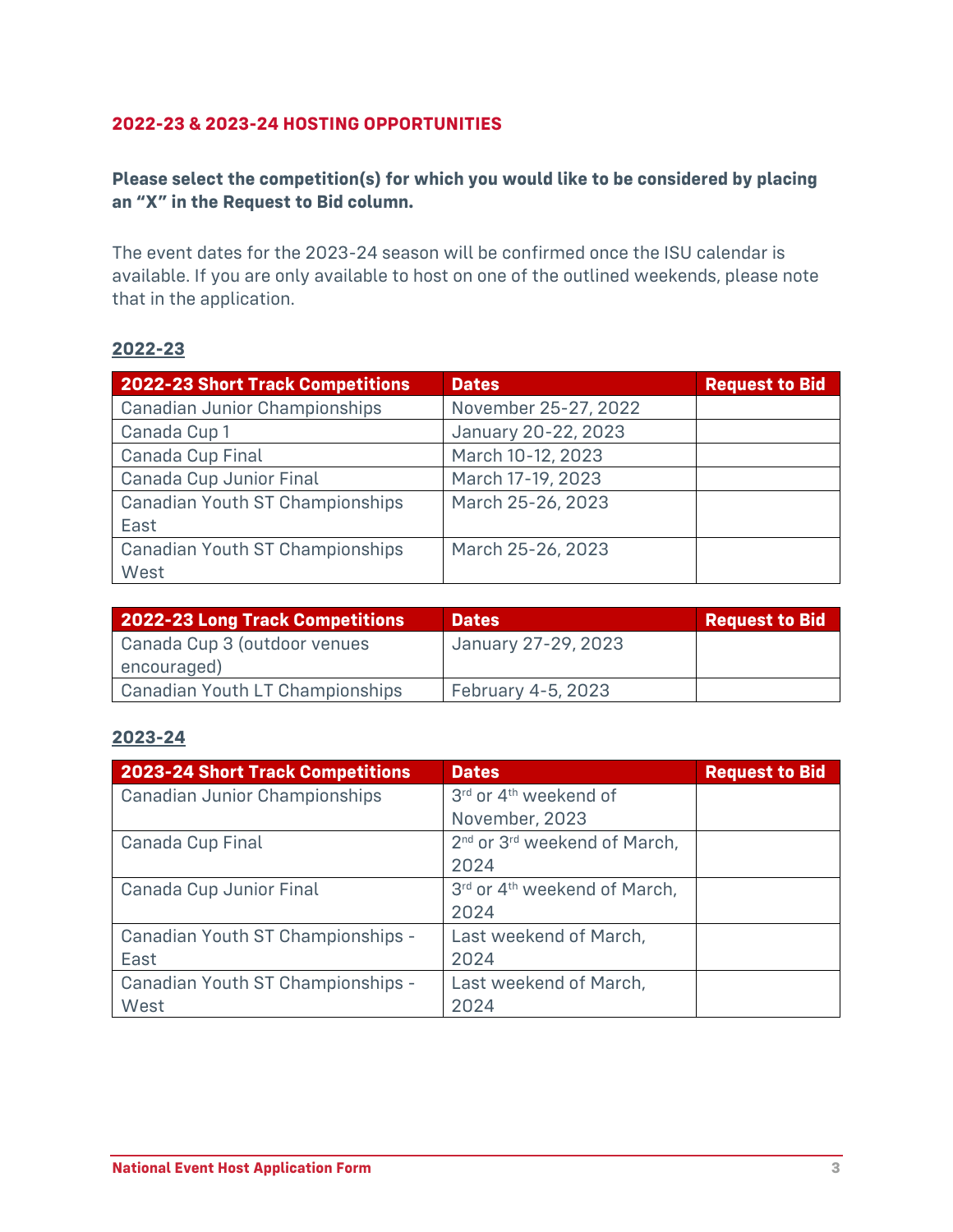| <b>2023-24 Long Track Competitions</b> | <b>Dates</b>                                           | <b>Request to Bid</b> |
|----------------------------------------|--------------------------------------------------------|-----------------------|
| Canada Cup 1                           | 1 <sup>st</sup> or 2 <sup>nd</sup> weekend in          |                       |
|                                        | December, 2023                                         |                       |
| <b>Canadian Junior Championships</b>   | 1 <sup>st</sup> or 2 <sup>nd</sup> weekend in January, |                       |
|                                        | 2024                                                   |                       |
| Canada Cup 3 (outdoor venues           | 3rd or 4 <sup>th</sup> weekend in                      |                       |
| encouraged)                            | January, 2024                                          |                       |
| <b>Canadian Youth LT Championships</b> | 1 <sup>st</sup> or 2 <sup>nd</sup> weekend in          |                       |
|                                        | February, 2024                                         |                       |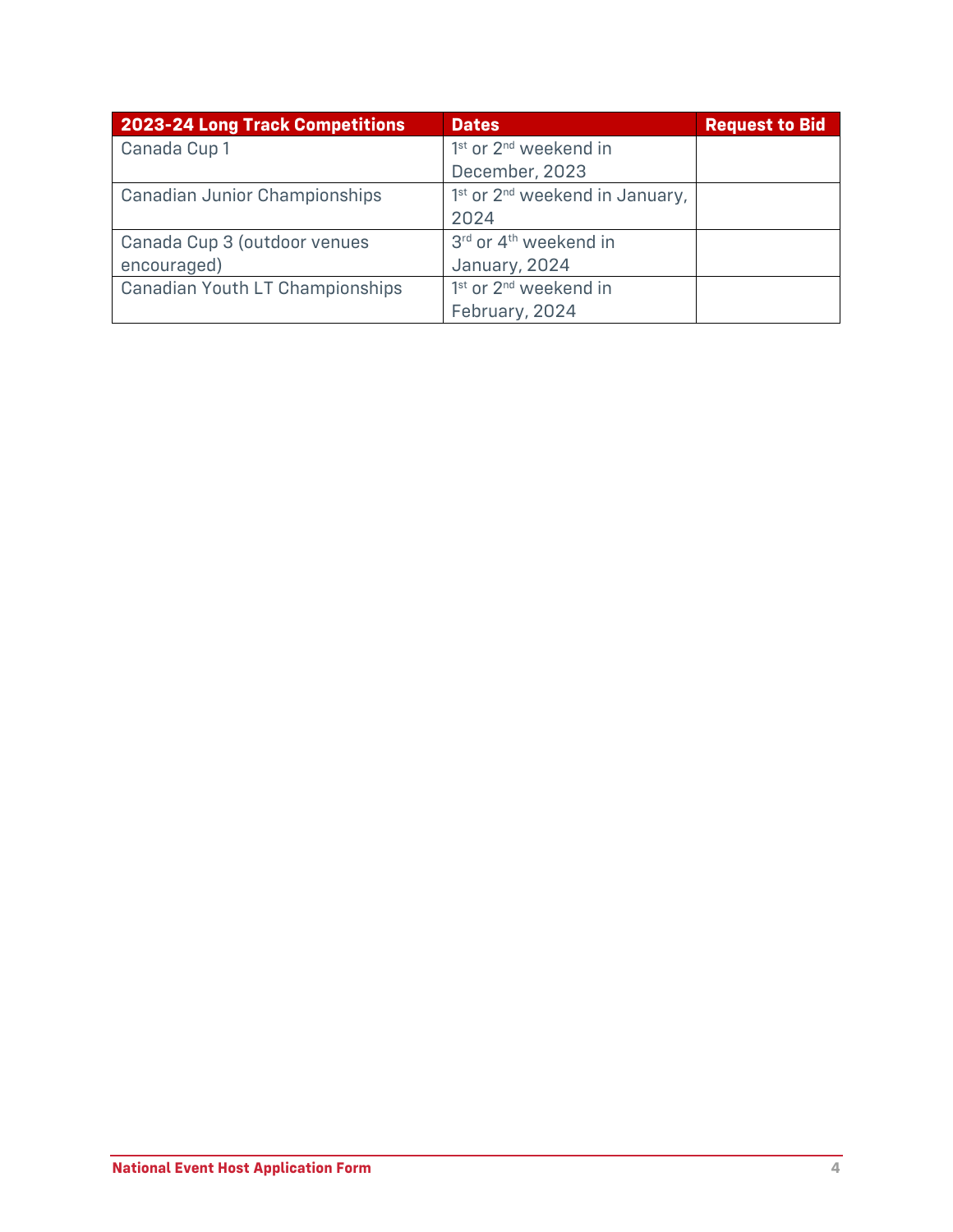## **A) GENERAL INFORMATION**

# **Club/Organizing Committee Information:**

Name:

Address:

City:

Postal Code:

Phone:

Email:

# **Contact Person(s):**

Name:

Phone:

Email:

## **Affiliated PTSO:**

**Name of City / Region:**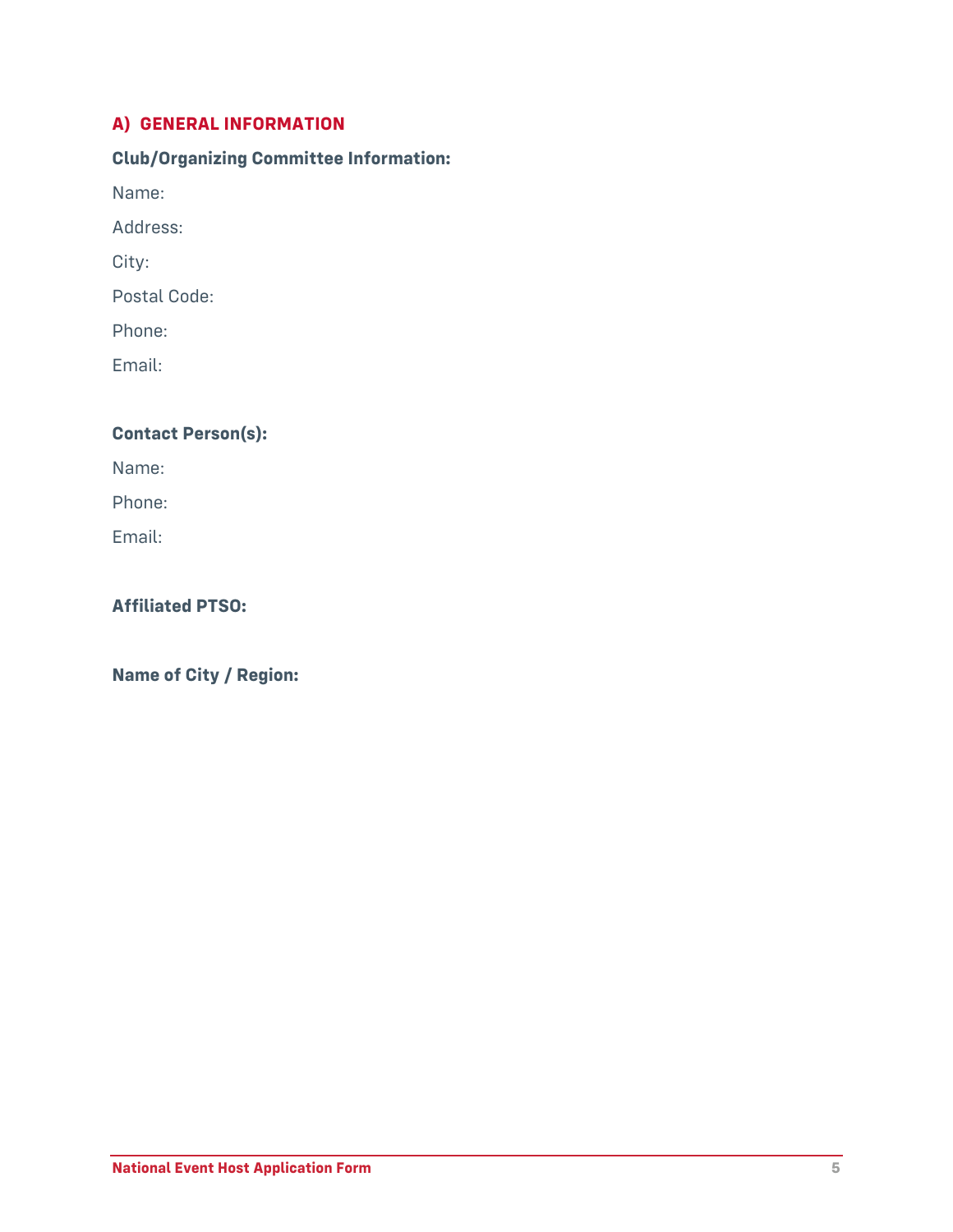## **B) TRANSPORTATION (5 points)**

Name of nearest airport (include airport code):

|                   | <b>Main Venue</b> | <b>Hotel 1</b> | <b>Hotel 2</b> | <b>Airport</b> |
|-------------------|-------------------|----------------|----------------|----------------|
| <b>Main Venue</b> |                   |                |                |                |
| <b>Hotel 1</b>    |                   |                |                |                |
| <b>Hotel 2</b>    |                   |                |                |                |
| <b>Airport</b>    |                   |                |                |                |

Please indicate the distances (in KM) between the various sites/venues:

What is your transportation plan for named Officials for the following:

- A) Between Airport and Hotel:
- B) Between Hotel and Venue:

## **C) COMMUNITY (5 points)**

Please describe how your community will support the event (e.g., existing volunteer base, local partners/sponsors, city or tourism body support, etc.):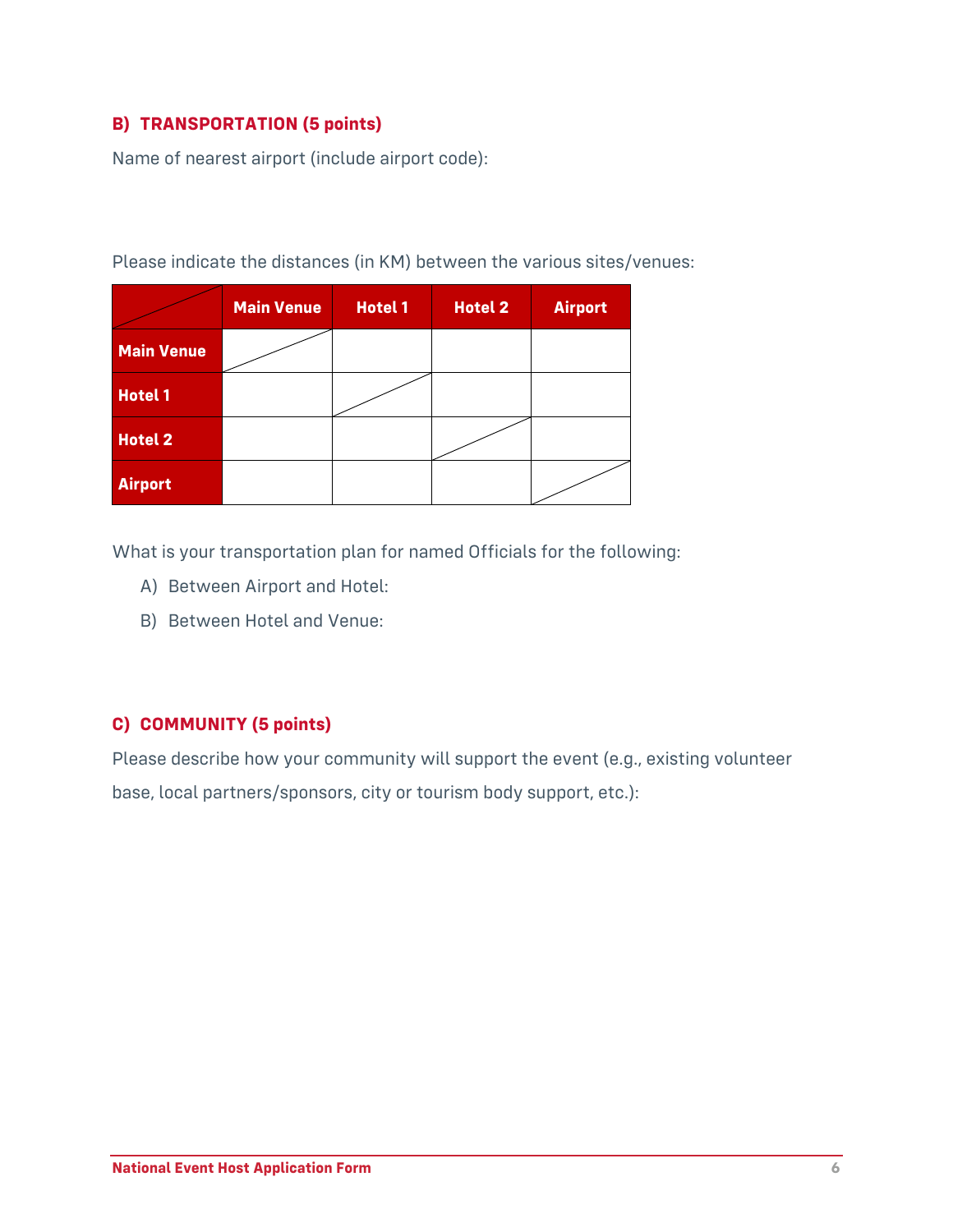## **E) HOSPITALITY (10 points)**

The Organizing Committee will be required to reserve a block of rooms at local hotel(s) to accommodate the following:

- Athletes
- Families
- Coaches
- Team Staff

The Organizing Committee will be required to book rooms for the following groups. Please note that the following groups should not be split into different hotels:

- Officials
- Speed Skating Canada Representatives

#### **Hotel Information**

#### *Hotel 1*

| Name of Hotel:                                     |     |    |
|----------------------------------------------------|-----|----|
| Address:                                           |     |    |
| <b>Phone Number:</b>                               |     |    |
| How many rooms will be available for participants? |     |    |
| What is the average price per room?                |     |    |
| Is breakfast included?                             | Yes | No |
| Is there a shuttle provided to/from the airport?   | Yes | No |
|                                                    |     |    |
| Hotel 2                                            |     |    |
| Name of Hotel:                                     |     |    |
| Address:                                           |     |    |
| <b>Phone Number:</b>                               |     |    |
| How many rooms will be available for participants? |     |    |
|                                                    |     |    |

What is the average price per room?

Is breakfast included? Yes No

Is there a shuttle provided to/from the airport? Yes No

| airport? | <b>Paragona</b> Yes | $\vert$ $\vert$ N |
|----------|---------------------|-------------------|
|          |                     |                   |

Please outline the proximity of the hotel(s) to nearby restaurants: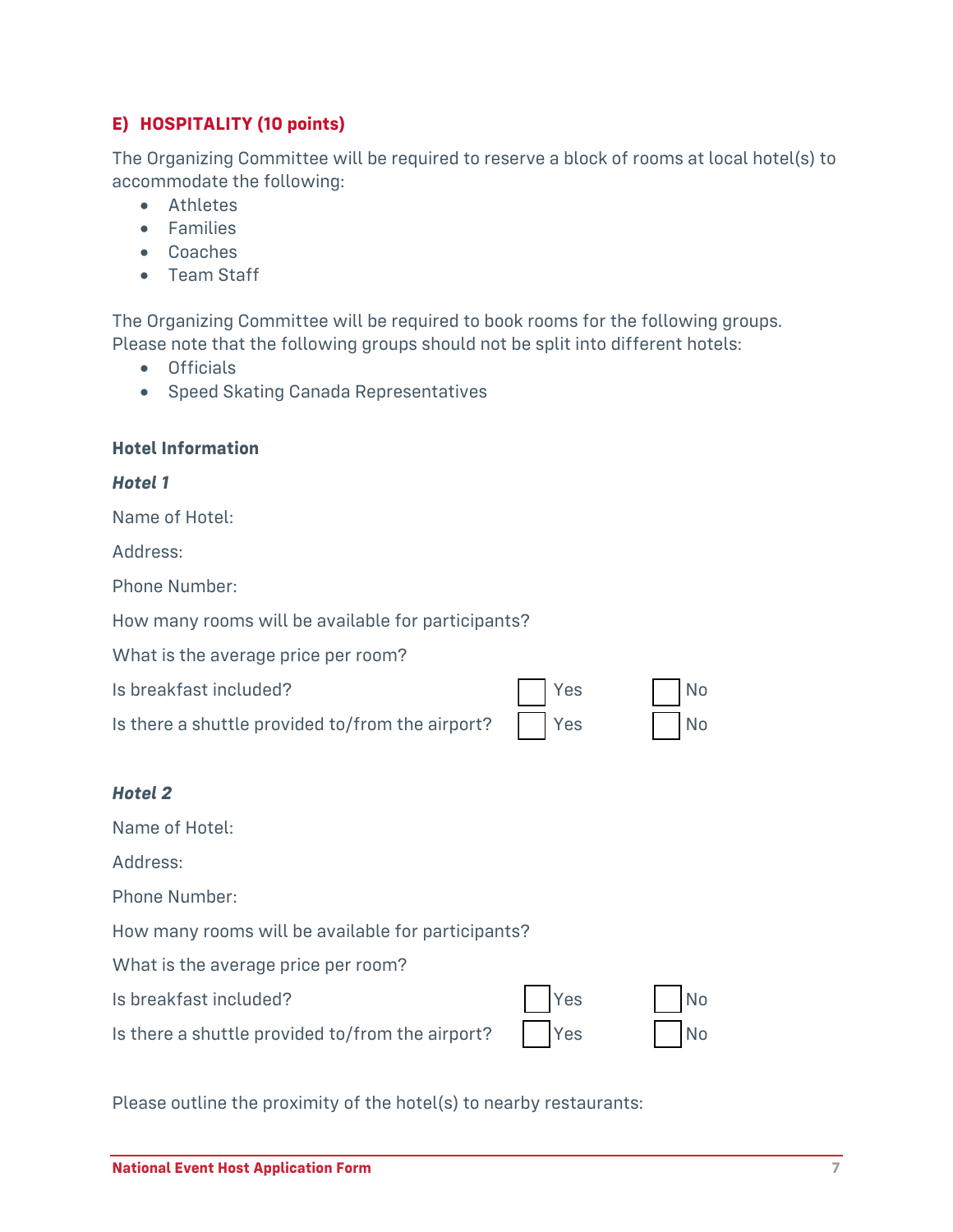## **F) VENUE REQUIREMENTS (25 points)**

Venue Name:

Address:

Is the venue indoors or outdoors?

| Outdoor<br>  Indoor |  |
|---------------------|--|
|---------------------|--|

What is the size of the ice surface?

| 400m Oval                     |
|-------------------------------|
| NHL (85ft x 200ft)            |
| International (100ft x 200ft) |
|                               |

Other, please specify:

Number of permanent seats in the venue:

Number of additional seats in the venue:

Is there a designated area for athletes to warm-up? If so, how many stationary

bikes are available?

Number of change rooms available:

Does the venue have the ability to remove plexiglass?

Yes | No

Type of padding used in competition rink:

Level 5 (Boardless/Hybrid)

Level 4 (Boarded Rink)

Level 3

## Has the **venue** hosted Speed Skating events in the past?

| Year | <b>Name of Event</b> |  |
|------|----------------------|--|
|      |                      |  |
|      |                      |  |
|      |                      |  |
|      |                      |  |
|      |                      |  |
|      |                      |  |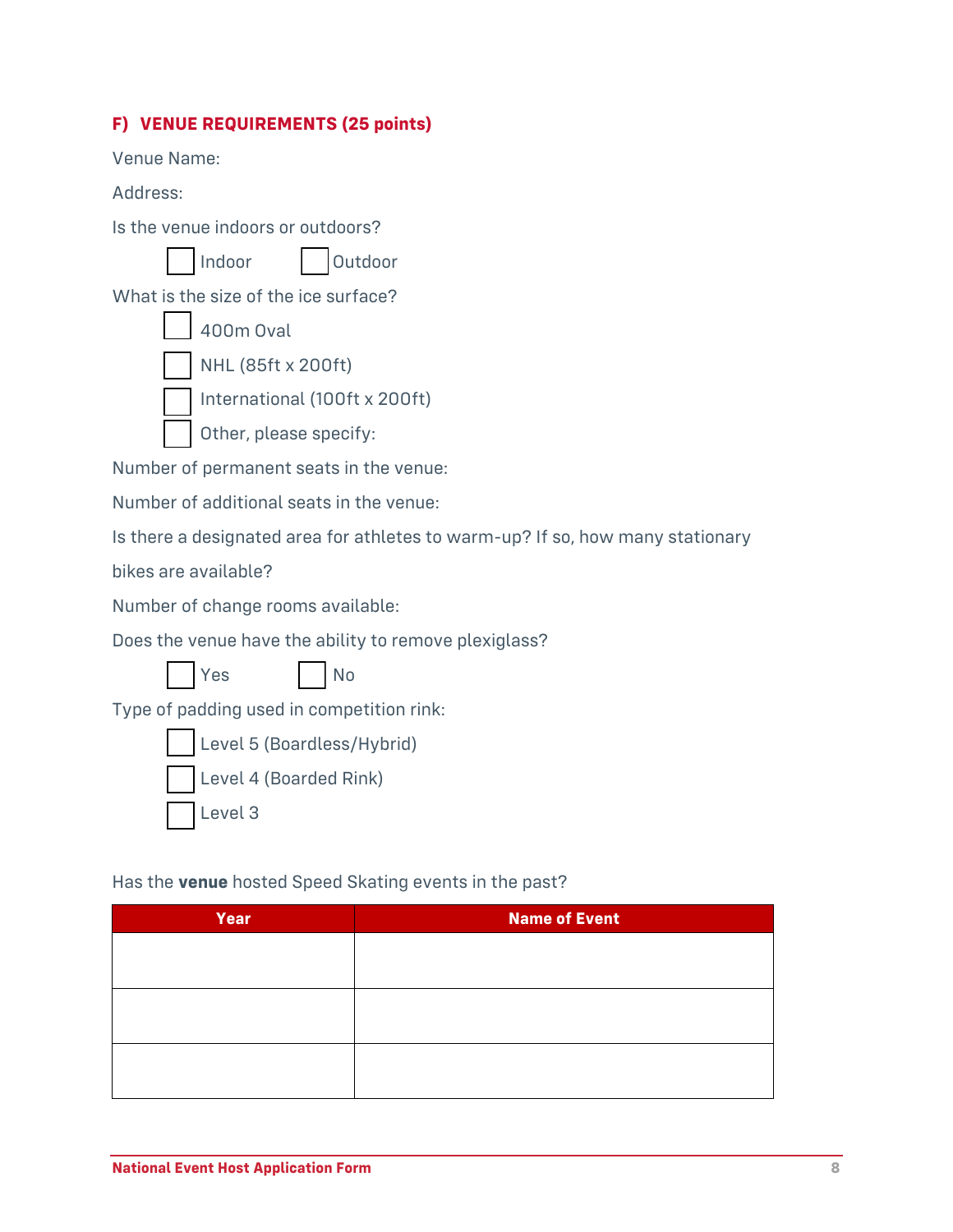Please outline any additional Venue Requirements you feel are important:

# **G) EQUIPMENT (5 points)**

| Does the Organizing Committee have access to electronic timing equipment?         |
|-----------------------------------------------------------------------------------|
| Yes<br><b>No</b>                                                                  |
| Does the Organizing Committee have access to electronic starting equipment?       |
| Yes<br><b>No</b>                                                                  |
| Does the Organizing Committee have access to photo finish equipment?              |
| <b>No</b><br>Yes                                                                  |
| Does the Organizing Committee have access to the Meet Manager program?            |
| Yes<br><b>No</b>                                                                  |
|                                                                                   |
| H) MEDICAL REQUIREMENTS (15 points)                                               |
| Does the Organizing Committee have a Medical Coordinator?                         |
| Yes<br><b>No</b>                                                                  |
| Does the Organizing Committee have a medical/first aid room?                      |
| <b>No</b><br>Yes                                                                  |
| Is there an ambulance within eight (8) minutes to the venue? If not, how will you |
| address this?                                                                     |
| Yes<br><b>No</b>                                                                  |
| Is there a hospital within the host city?                                         |
| Yes<br><b>No</b>                                                                  |
| Does the Organizing Committee have an Emergency Action Plan in place? If so, SSC  |
| will review at a later time.                                                      |
| No<br>Yes                                                                         |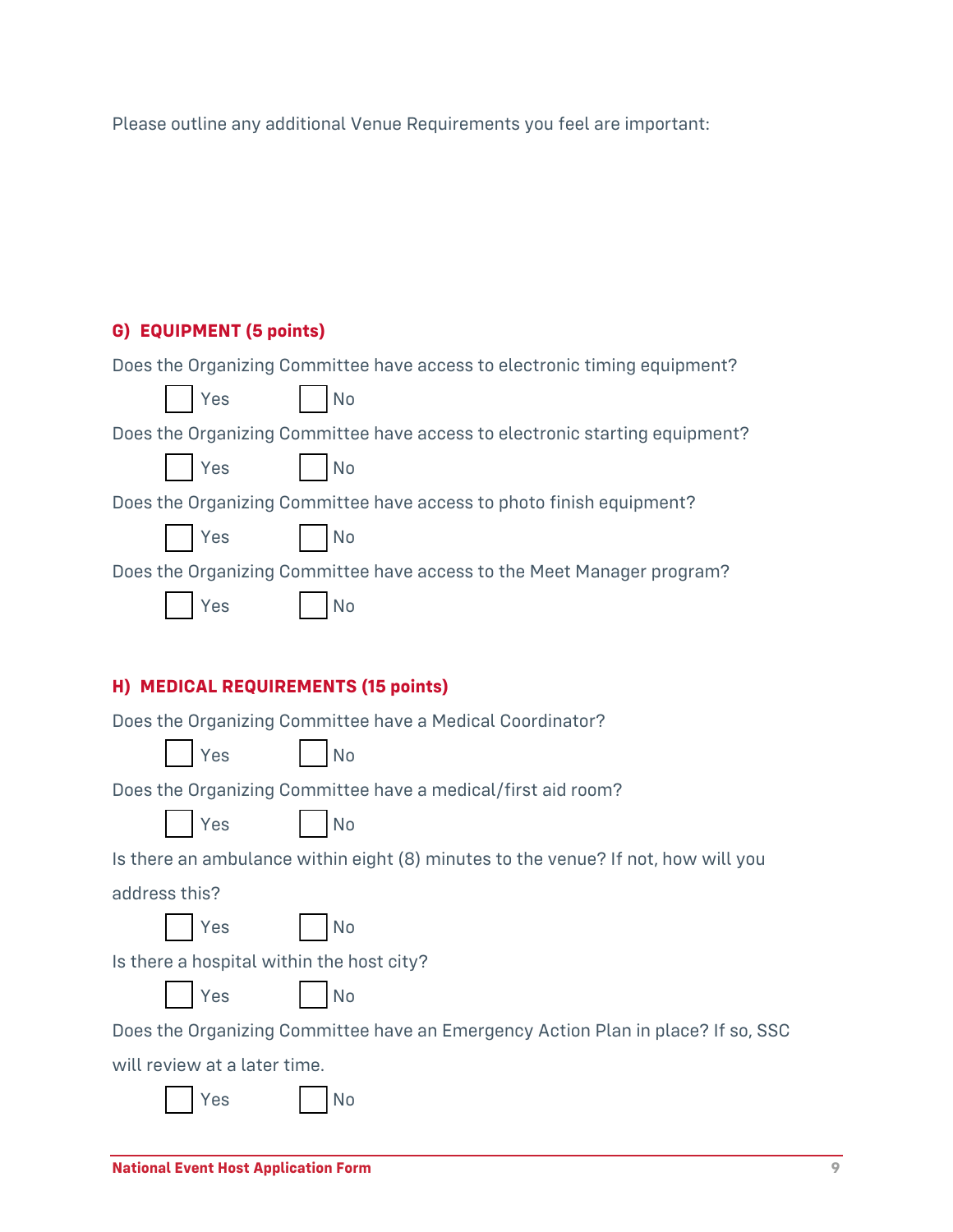Please outline any additional Medical Requirements you feel are important:

## **I) OFFICIALS (5 points)**

Does the Organizing Committee have enough minor level Officials to support all components of the competition?

Yes I No

Does the Organizing Committee have enough trained volunteers to support all

components of the competition?

|  | Yes |  |
|--|-----|--|
|--|-----|--|

## **J) PUBLIC RELATIONS AND AWARDS (10 points)**

N<sub>o</sub>

Please briefly outline your public relations plan focusing on local promotion of the event and strategies to increase attendance:

Please outline your plan for athlete recognition and awards (outside of Championships medals provided by SSC):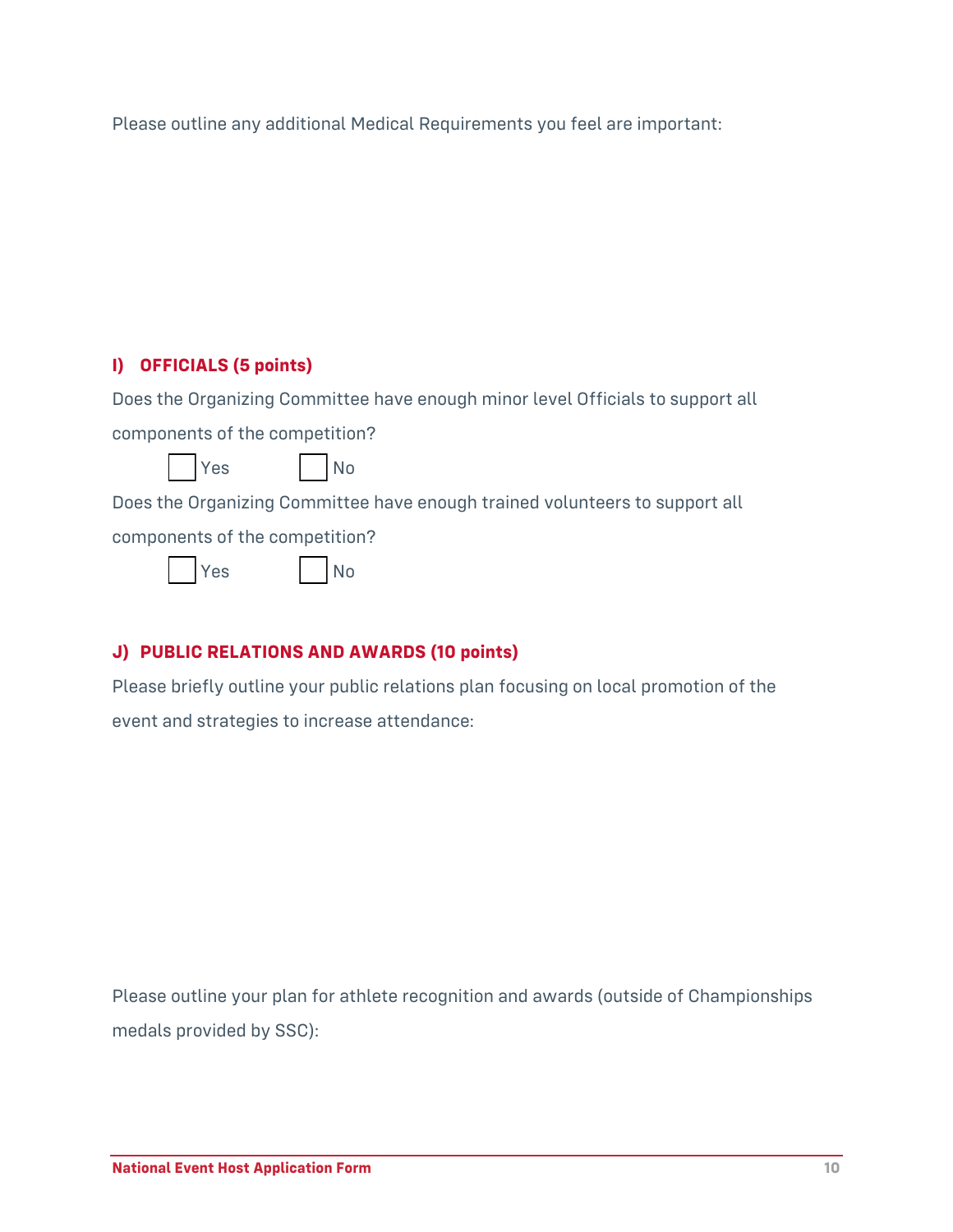## **K) FACILITY AMENITIES (5 points)**

Does the venue have separate washrooms for participants and spectators?

| Yes                                                     | No        |  |
|---------------------------------------------------------|-----------|--|
| Does the venue offer concessions?                       |           |  |
| Yes                                                     | <b>No</b> |  |
| Does the venue have a volunteer room?                   |           |  |
| Yes                                                     | No        |  |
| Is the venue equipped with sufficient internet access?  |           |  |
| Yes                                                     | <b>No</b> |  |
| Is the venue equipped with sufficient electrical power? |           |  |
| Yes                                                     | <b>No</b> |  |
| Is the venue wheelchair accessible?                     |           |  |
| Yes                                                     |           |  |

## **Meeting Spaces**

| Location                 | Number of meeting rooms that can accommodate ~15 people |
|--------------------------|---------------------------------------------------------|
| <b>Competition Venue</b> |                                                         |
| Hotel 1                  |                                                         |
| Hotel 2                  |                                                         |

## **L) PREVIOUS HOST (5 points)**

Has the **Organizing Committee** hosted National Speed Skating events in the past?

| Year | Name of Event |
|------|---------------|
|      |               |
|      |               |
|      |               |
|      |               |
|      |               |
|      |               |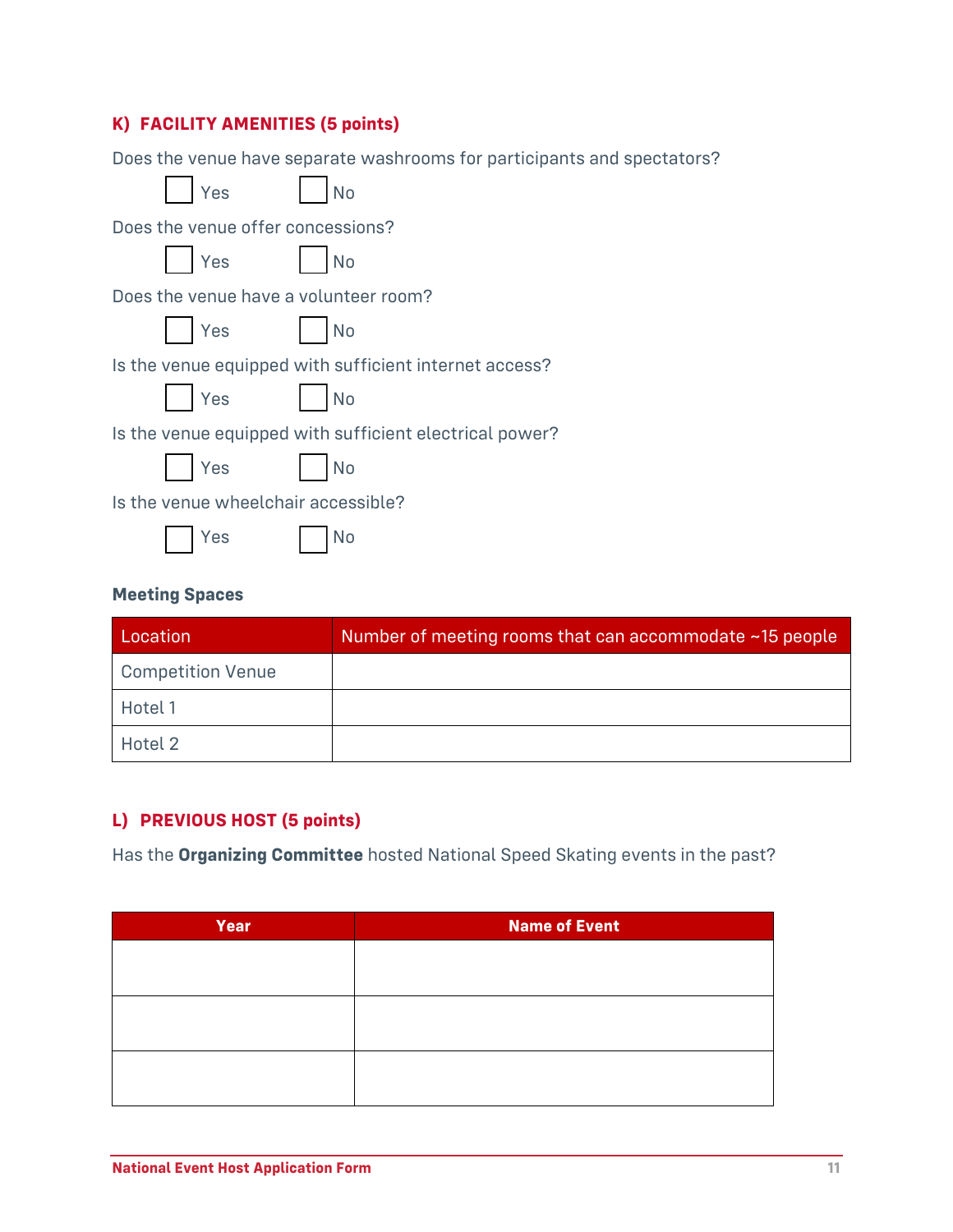# **M) VALUE-ADDED ITEMS (10 points)**

*Value-added items are unique characteristics that may enhance the bid.*

| Does the Organizing Committee have the capacity to live stream the event? If so, which |  |  |
|----------------------------------------------------------------------------------------|--|--|
| platform are you planning to use for the live stream?                                  |  |  |
| Yes<br><b>No</b>                                                                       |  |  |
|                                                                                        |  |  |
| Will professional development opportunities be offered to coaches and officials        |  |  |
| throughout the event? If so, please elaborate.                                         |  |  |
| Yes<br>No                                                                              |  |  |
|                                                                                        |  |  |
|                                                                                        |  |  |
|                                                                                        |  |  |
| Are there currently sustainable waste management practices in place at the             |  |  |
| venue? If so, please elaborate:                                                        |  |  |
| No<br>Yes                                                                              |  |  |
|                                                                                        |  |  |
|                                                                                        |  |  |
| Will the Organizing Committee develop strategies to make the event more                |  |  |
| sustainable? If so, please elaborate:                                                  |  |  |
| No<br>Yes                                                                              |  |  |
|                                                                                        |  |  |
|                                                                                        |  |  |

**Is there anything else you would like to elaborate on to enhance your application?**